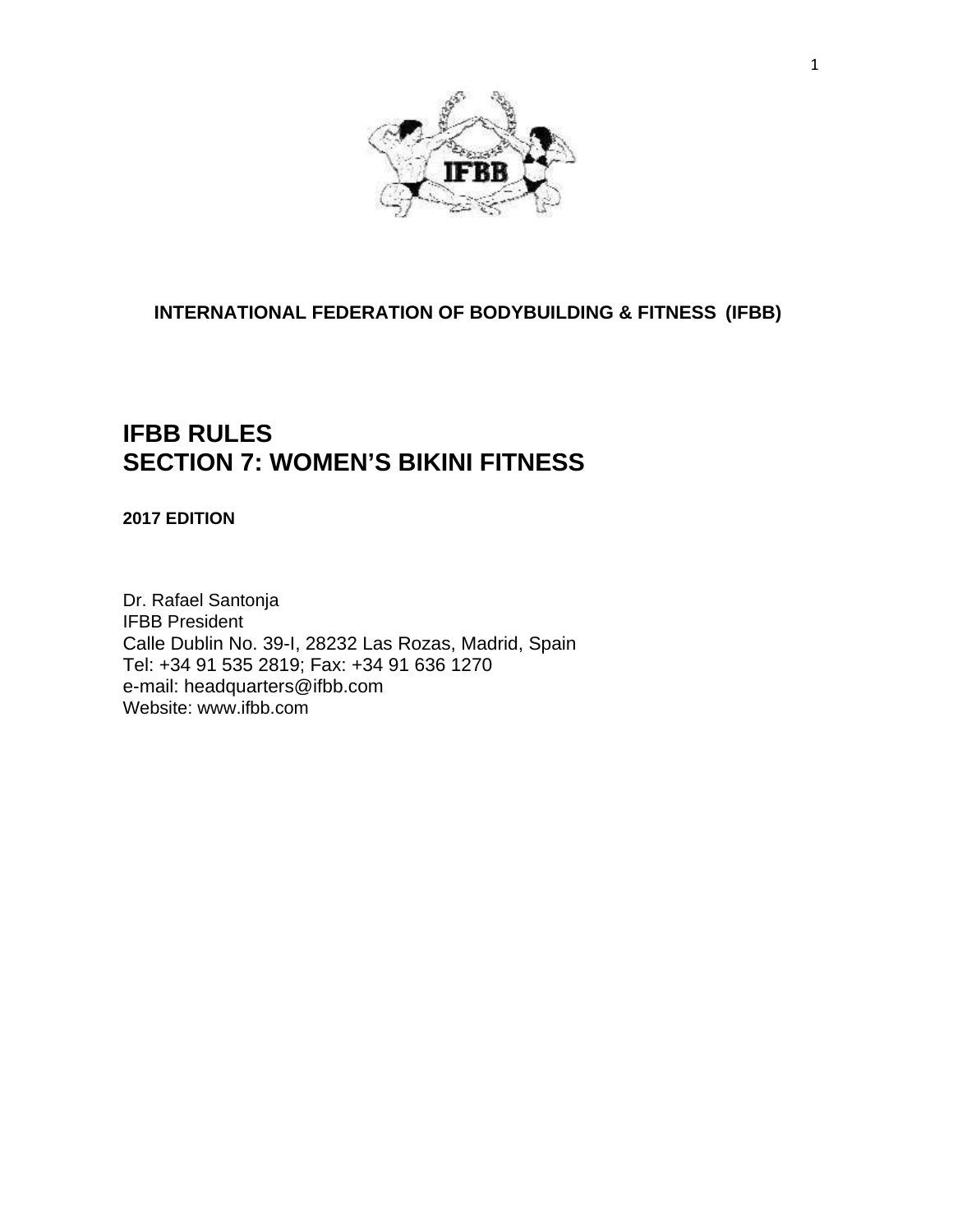# **SECTION 7: WOMEN'S BIKINI FITNESS**

.

| Article 1: Introduction                                                  | 3               |
|--------------------------------------------------------------------------|-----------------|
| Article 2: Responsibilities of Organizers to Athletes and Delegates      | 3               |
| Article 3: Categories                                                    | 4               |
| Article 4: Rounds                                                        | 4               |
| Article 5: Prejudging: Elimination Round                                 | 5               |
| Article 6: Prejudging and Finals: Attire for All Rounds                  | 5               |
| Article 7: Prejudging: Scoring of the Elimination Round                  | 6               |
| Article 8: Prejudging: Presentation of Round 1                           | 6               |
| Article 9: Prejudging: Scoring of Round 1                                | 7               |
| Article 10: Prejudging: Assessing of Round 1                             | 8               |
| Article 11: Finals: Attire for Round 2                                   | 8               |
| Article 12: Finals: Presentation of Round 2                              | 8               |
| Article 13: Finals: Scoring of Round 2                                   | 9               |
| Article 14: Finals: Assessing of Round 2                                 | 10              |
| Article 15: Finals: The Awarding Ceremony                                | 10              |
| Article 16: Finals: Overall Category and Award                           | 10              |
| Article 17: Teams Classification Results and Award                       | 10              |
| Appendix 1: Description of Quarter Turns in a Bikini Fitness Competition | 10              |
| Appendix 2: How to Assess Bikini Fitness Quarter Turns                   | 12 <sup>2</sup> |
| Appendix 3: How to Perform and Asses I-walking                           | 12 <sub>2</sub> |
| Appendix 4: Photographs                                                  | 13              |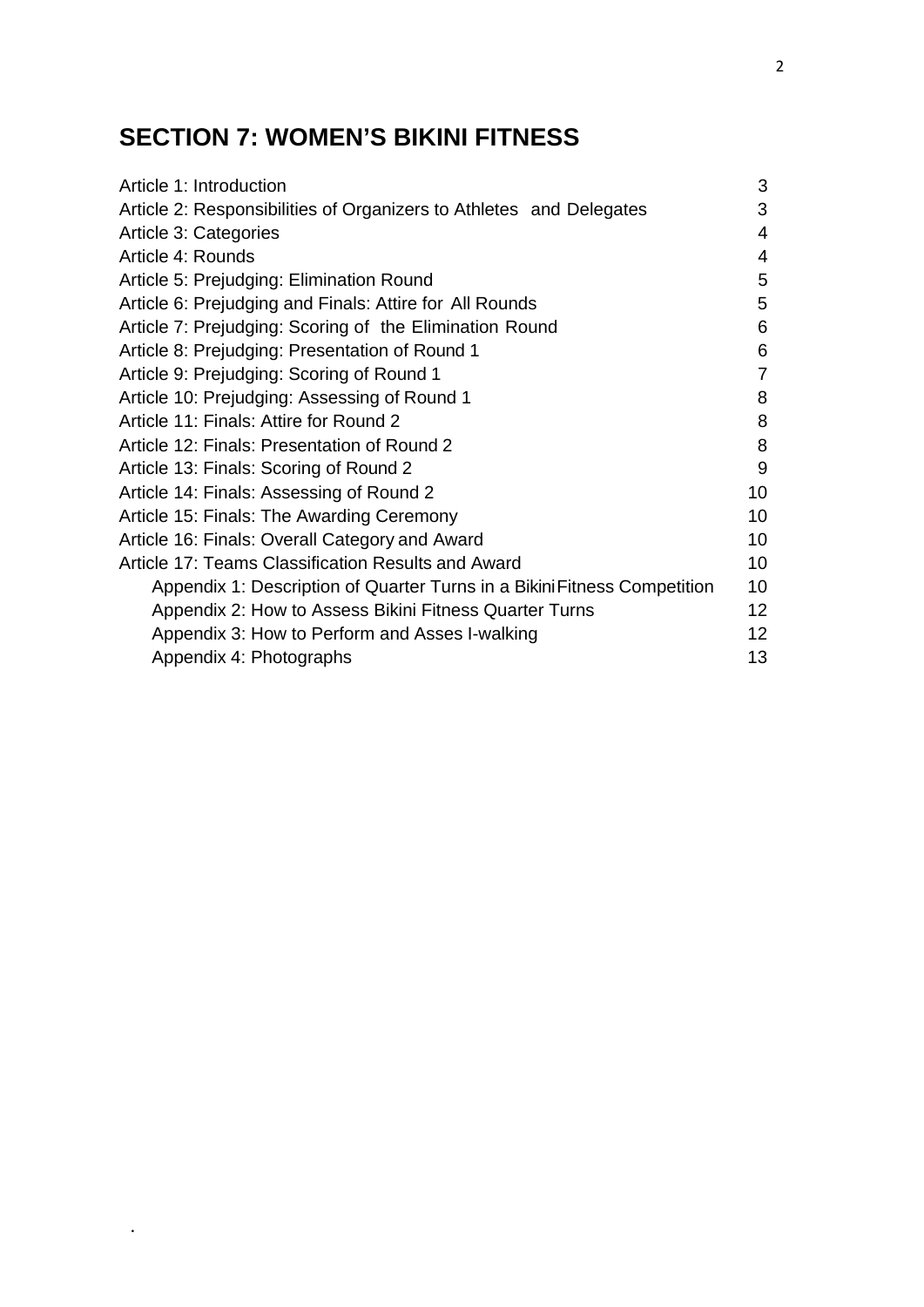#### **Article 1 - Introduction**

Women's Bikini Fitness category was officially recognized as a new sport discipline by the IFBB Executive Council and IFBB Congress on November 07, 2010 (Baku, Azerbaijan).

#### 1.1 General:

The IFBB Rules for Bikini Fitness consist of regulations, policies, directives and decisions intended to guide the IFBB and its Members in the administration of the sport of Women Bikini Fitness.

1.2 Rules:

Certain administrative and technical rules that appear in the General Rules section are the same for Bikini Fitness and therefore, are not repeated in this section.

### **Article 2 – Responsibilities of Organizers to Athletes and Delegates**

2.1 Responsibilities:

The Organizer of the World Championships will undertake to cover the cost of double- occupancy accommodations and meals (breakfast, lunch and dinner) for competitors and delegates as follows:

1. World Fitness Championships (included Women's and Men's Fitness, Women's Physique, Women's Bodyfitness, Women's Bikini-Fitness, Women's Wellness Fitness, Mixed Pairs):

For four days (three nights) according to the following scale:

a. Three or more competitors - Two delegates

b. One or two competitors - One delegate

*Note 1: The maximum allowable number of A-team competitors per National Federation may not exceed the number of categories open at these Championships, with a maximum of two competitors allowed to compete in any one category.*

*Note 2: A maximum allowable number of A-team competitors per National Federation in any one discipline may not exceed the number of categories in that discipline.*

*Note 3: A maximum of twenty two competitors are permitted in the A-team (two female physique, two female fitness, four female bodyfitness, eight female bikini fitness, four female wellness fitness, one male fitness, one male athlete for mixed pair) and will be accepted per National Federation with a maximum of two competitors allowed to compete in any one category.*

*Note 4: Each National Federation may enter a B-team. The maximum allowable number of competitors in the B-team shall not exceed those in the A-team. Detailed information regarding the A-Team and B-Team competitors is* 

*available in Section 1: General Rules, Article 9.3.*

*Note 5: Delegates without athletes will have to pay for the Full Package Special Rate.*

*Note 6: Upon agreement between the IFBB and the Organizer, one additional category may be opened for competition.*

2. World Juniors and Masters Bodybuilding and Fitness Championships:

For four days (three nights) according to the following scale:

a. Three or more competitors - Two delegates

b. One or two competitors - One delegate

*Note 1: The maximum allowable number of A-team competitors per National Federation may not exceed the number of categories open at these Championships, with a maximum of two competitors allowed to compete in any*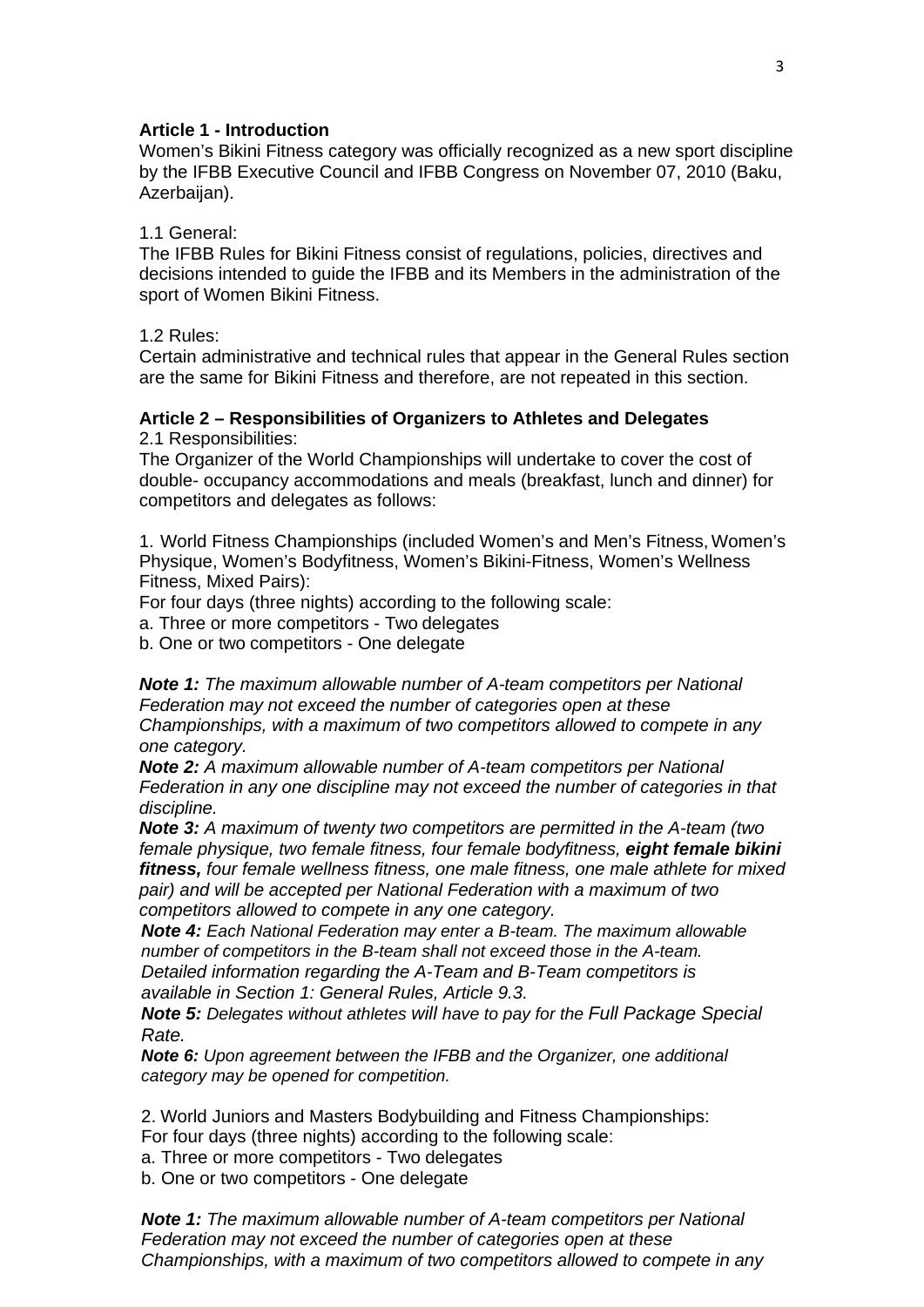*one category.*

*Note 2: A maximum allowable number of A-team competitors per National Federation in any one discipline may not exceed the number of categories in that discipline.*

*Note 3: A maximum of thirty six competitors in A-team (two female junior fitness, one male junior fitness, one female junior bodyfitness, three female junior bikini fitness, two male junior bodybuilders, one male junior classic bodybuilder, three male junior physique, twelve male master bodybuilders, three male master classic bodybuilders, three male master physique, two female master bodyfitness, two female master bikini fitness, one female master physique) will be accepted per National Federation with a maximum of two competitors allowed to compete in any one category.*

*Note 4: Each National Federation may enter a B-team. The maximum allowable number of competitors in the B-team shall not exceed those in the A-team. Detailed information regarding the A-Team and B-Team competitors is available in Section 1: General Rules, Article 9.3.*

*Note 5: Delegates without athletes will have to pay for the Full Package Special Rate.*

*Note 6: Upon agreement between the IFBB and the Organizer, one additional category may be opened for competition.*

3. In Junior Women Bikini Fitness (age 16-23 years), each National Federation may enter an A-team of up to a maximum of three competitors, with a maximum of two competitors allowed to compete in any one category.

4. In Master Women Bikini Fitness (age over 35 years), each National Federation may enter an A-team of up to a maximum of two competitors. The number of B-team competitors is unlimited.

#### **Article 3 – Categories**

3.1 Categories:

Women Bikini Fitness competition at the World Championships is open in the following categories:

1. There are eight categories in Women's Bikini Fitness world-level competitions, currently as follows:

- a. Class A: Up to and incl. 158 cm
- b. Class B: Up to and incl. 160 cm
- c. Class C: Up to and incl. 162 cm
- d. Class D: Up to and incl. 164 cm
- e. Class E: Up to and incl. 166 cm
- f. Class F: Up to and incl. 169 cm
- g. Class G: Up to and incl. 172 cm
- h. Class H: Over 172 cm

2. There are three categories in Junior Women Bikini Fitnessworld-level competitions, currently as follows:

#### - 16 to 23 years of age inclusive:

- a. Class A: Up to and incl. 160 cm
- b. Class B: Up to and incl. 166 cm
- c. Class C: Over 166 cm

3. There are two categories in Master Women Bikini Fitness (age 35 years and over) world-level competitions: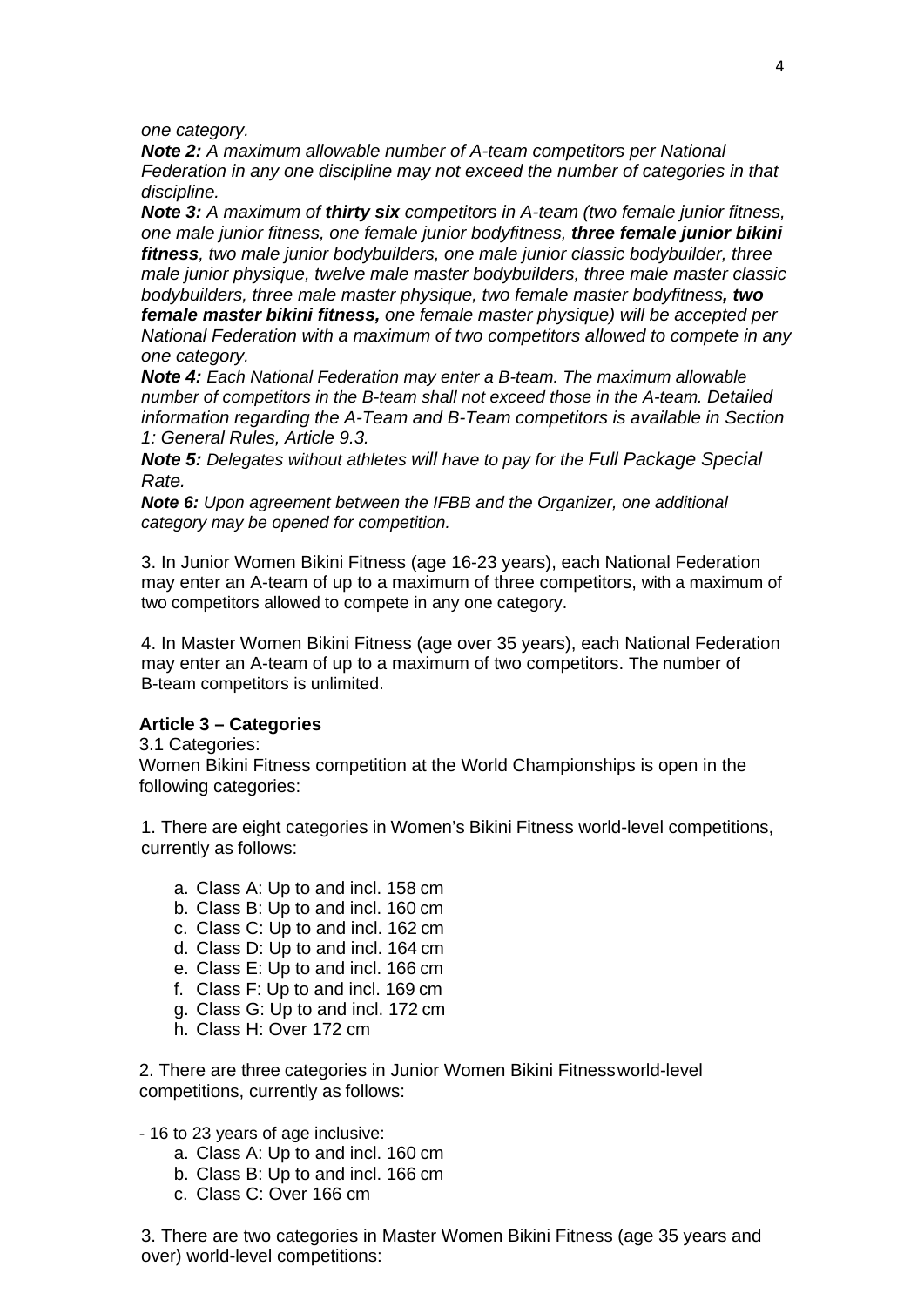- a. Class A: Up to and incl. 163 cm
- b. Class B: Over 163 cm

4. A category can only be run if there are not less than 6 athletes in this category. If less than 6 athletes, categories will be combined and run as one open class.

#### **Article 4 – Rounds**

4.1 Rounds:

Women Bikini Fitness will consist of the following three rounds:

- 1. Prejudging Elimination Round (Quarter Turns)
- 2. Prejudging Round 1 (Quarter Turns)
- 3. Finals Round 2 (I-walking plus Quarter Turns)

#### **Article 5 – Prejudging: Elimination Round**

5.1 General:

A time-table for prejudging in each category should be published after the Official Athlete Registration. In order to give themselves time to warm up and change into their posing attire, competitors should be in the backstage warm-up area at least 45 minutes prior to the start time of the judging of their category. All competitors will be solely responsible for ensuring that they are present and prepared to compete when their category is called onstage failing which they may be eliminated from the competition.

#### 5.2 Elimination Round Procedures:

An elimination round will be held when there are more than 15 competitors in a category. IFBB Chief Judge decides if the Elimination Round will be necessary. The elimination round will be carried out as follows:

1. The entire line-up is brought onstage, in numerical order and in asingle line or two lines, if necessary.

2. The line-up is divided into two equal-size groups and is positioned onstage so that one group is to the left of the stage; the other group is to the right of the stage. The center portion of the stage is left open for comparison purposes.

3. In numerical order, and in groups of not more than ten competitors at a time, each group is directed to the center-stage area to perform the four quarter turns.

4. The IFBB Chief Judge or Stage Director will direct the competitors through the four quarter turns, which are:

- a. Quarter Turn Right
- b. Quarter Turn Back
- c. Quarter Turn Right
- d. Quarter Turn Front

*Note 1: Detailed description of the Women's Bikini Fitness quarter turns provided in Appendix 1 to this Section.*

*Note 2: Competitors will not chew gum or any other products while onstage. Note 3: Competitors will not drink any liquids while onstage.*

5. At the completion of the quarter turns, the entire category will be reformed intoa single line, in numerical order, before exiting the stage. 6.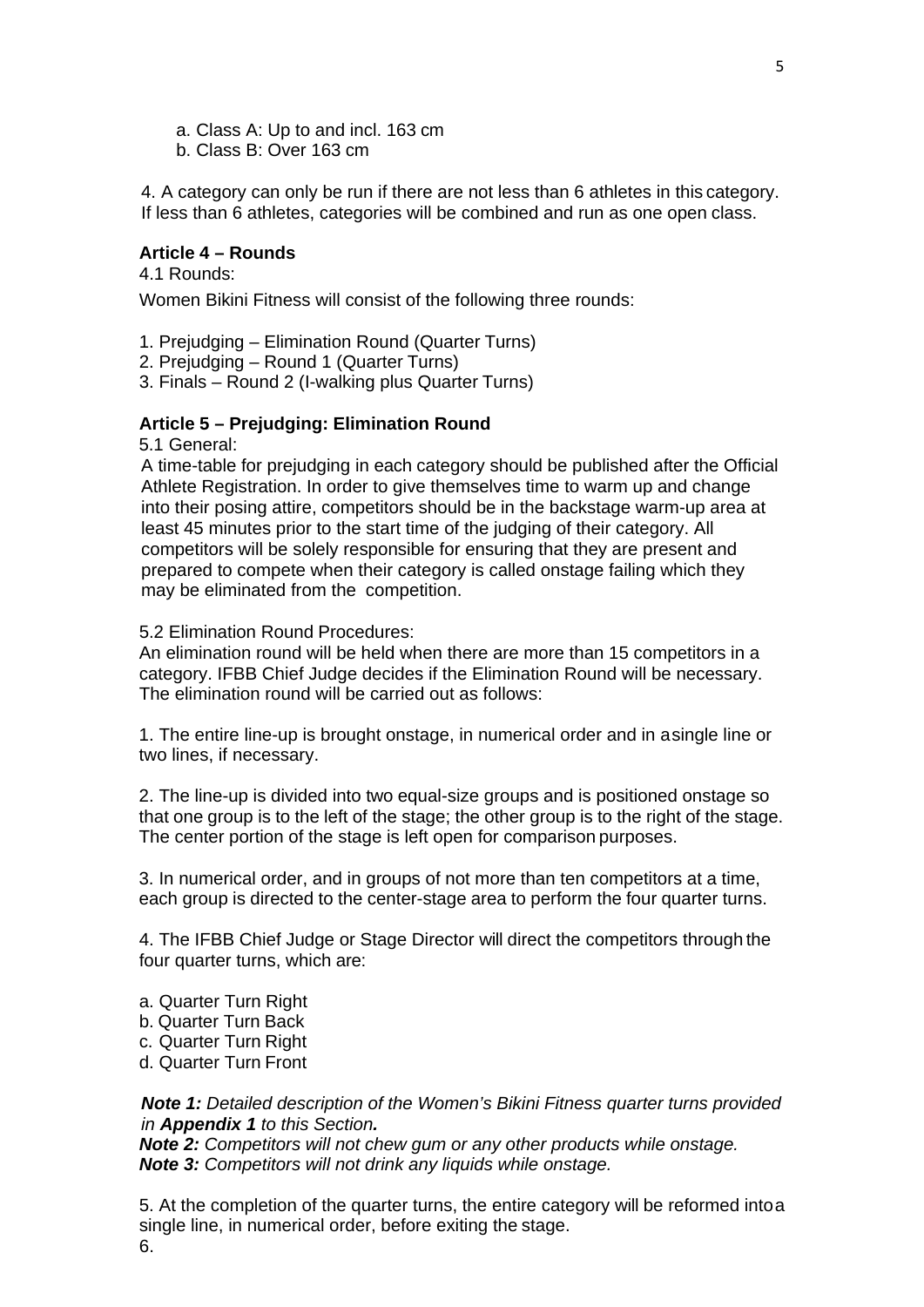#### **Article 6 – Prejudging and Finals: Attire for All Rounds**

6.1 Attire for Elimination Round and all other Rounds:

The attire for the Elimination Round and all other Rounds (Two-Piece Bikini) will conform to the following criteria:

1. The bikini will be opaque two-piece in style.

2. The colour, fabric, texture, ornamentation and style of the bikini as well as the colour and style of the high-heels will be left to the competitor's discretion, except as indicated in the below.

3. Sole thickness of the high-heels may have maximum of 1 cm and stiletto height may have maximum of 12 cm. Platform shoes are not allowed.

4. The bikini bottom will cover a minimum of 1/3 of the gluteus maximus and all of the frontal area. The bikini must be in good taste. Strings are strictlyprohibited. 5. The attire will be inspected during the Official Athlete Registration.

6.2 The hair may be styled.

6.3 Except for a wedding ring, bracelets and earrings, jewellery will not be worn. Competitors will not wear glasses, watches, wigs or artificial aids to the figure, except breast implants. Implants or fluid injections causing the change of the natural shape of any other parts or muscles of the body are strictly prohibited and may result in disqualification of the competitor.

6.4 The use of tans and bronzers that can be wiped off is not allowed. If the tan comes off by simply wiping, the athlete will not be allowed to enter the stage. Artificial body colouring and self-tanning products may be used provided that it is applied at least twenty-four hours prior to the Prejudging. Professional competition tanning methods (airbrush tanning, cabin spray tanning) may be used if applied by the professional companies and qualified personnel. Sparkles, glitter, shiny metallic pearls or gold coloring are prohibited whether applied as part of a tanning lotion and/or cream or applied separately, regardless of who applied them on the competitor's body.

6.5 The excessive application of oil on the body is strictly prohibited; however, body oils and moisturizers may be used in moderation.

6.6 The IFBB Chief Judge, or a delegated by him official, will have the right to make decision if a competitor's attire meets the criteria established in the Rules and an acceptable standards of aesthetics. The athlete may be disqualified if the attire doesn't meet them.

#### **Article 7 – Prejudging: Scoring of the Elimination Round**

7.1 Scoring of the Elimination Round.

1. At this time, the judges will be assessing the overall physique for the degreeof proportion, symmetry, balance, shape and skin tone. Detailed criteria of Bikini Fitness athletes assessment are provided in Article 10 of this Section. The scoring for the Elimination Round will proceed as follows:

2. If there are more than 15 competitors, the judges will select the top 15 by placing an "X" beside their numbers, using Form 1, entitled "Elimination Round (Judges)". IFBB Chief Judge decides if the Elimination Round will be necessary.

3. Using Form 2, entitled "Elimination Round (Statisticians)", the statisticians will transcribe the judge's selections onto this sheet and will then tally the judge's scores to select the top 15 competitors.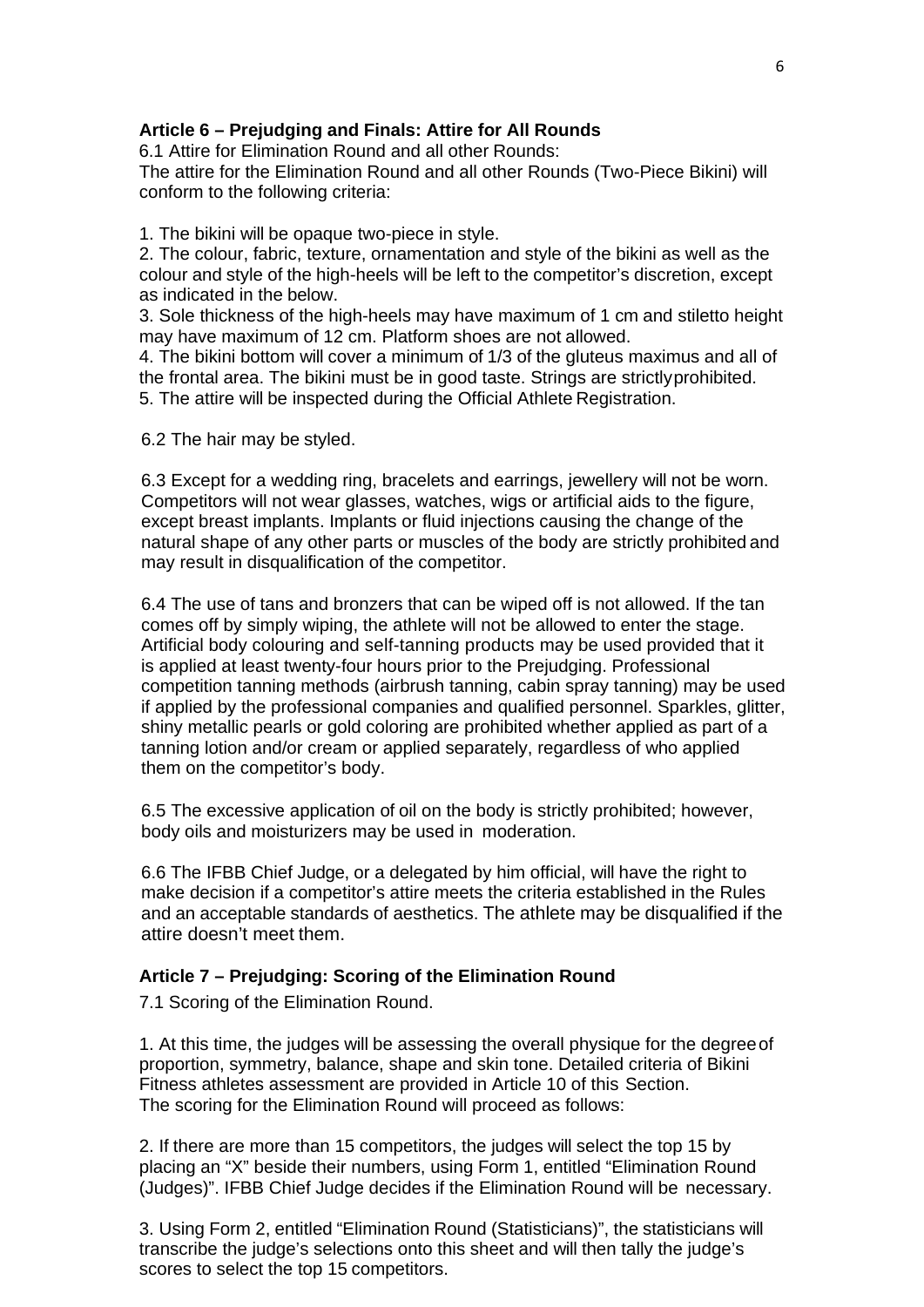4. If there is a tie between two or more athletes fighting to enter the top 15, the tied athletes will be brought back onstage, and the judges will perform a reassessment of the four quarter turns to break the tie.

5. Only the top 15 competitors will advance to Round 1.

#### **Article 8 – Prejudging: Presentation of Round 1**

Round 1 may not be held if there are 6 or less competitors in a category. Decision will be made by the Chief Judge and will be announced after the Official Athlete Registration.

8.1 Presentation of Round 1: The procedures for Round 1 will be as follows:

1. The entire line-up is brought onstage, in numerical order and in a single line. Each semifinalist will be introduced by number, name, and country.

2. The line-up will be divided into two equal-size groups and will be positioned onstage so that one group is to the left of the stage; the other group is to theright of the stage. The center portion of the stage will be left open for comparison purposes.

3. In numerical order, and in groups of no more than eight competitors at a time, each group will be directed to center-stage area to perform the four quarter turns. Performing each quarter turn, competitors will stand motionless.

4. This initial grouping of competitors, and performance of the quarter turns, is intended to assist the judges in determining which competitors will take part in the comparisons that follow.

Detailed description of the Women Bikini Fitness quarter turns provided in **Appendix 1** to this Section.

5. All judges submit their individual propositions for the first comparison of the top five athletes to the IFBB Chief Judge. Based on them, the Chief Judge will form the first comparison. The number of athletes to be compared will be determined by the Chief Judge but no less than three and no more than eight competitors will be compared at any one time.

Then the judges may be asked to submit individual propositions for the second comparison of the next five athletes, included competitors placing in the middle of the group. The IFBB Chief Judge will form the second and the next comparisons till all competitors will be compared at least once. The total number of comparisons will be decided by the IFBB Chief Judge.

6. All individual comparisons will be carried out center-stage.

7. Upon completion of the last comparison, all competitors will return to asingle lineup, in numerical order, before exiting the stage.

#### **Article 9 – Prejudging: Scoring of Round 1**

9.1 Scoring of Round 1: The scoring for Round 1 will proceed as follows:

1. Using Form 3, entitled "Judge's Individual Placings (Prejudging)", each judge will award each competitor an individual placing from 1st to 15th, ensuring thatno two or more competitors receive the same placing. The judges may use Form 4,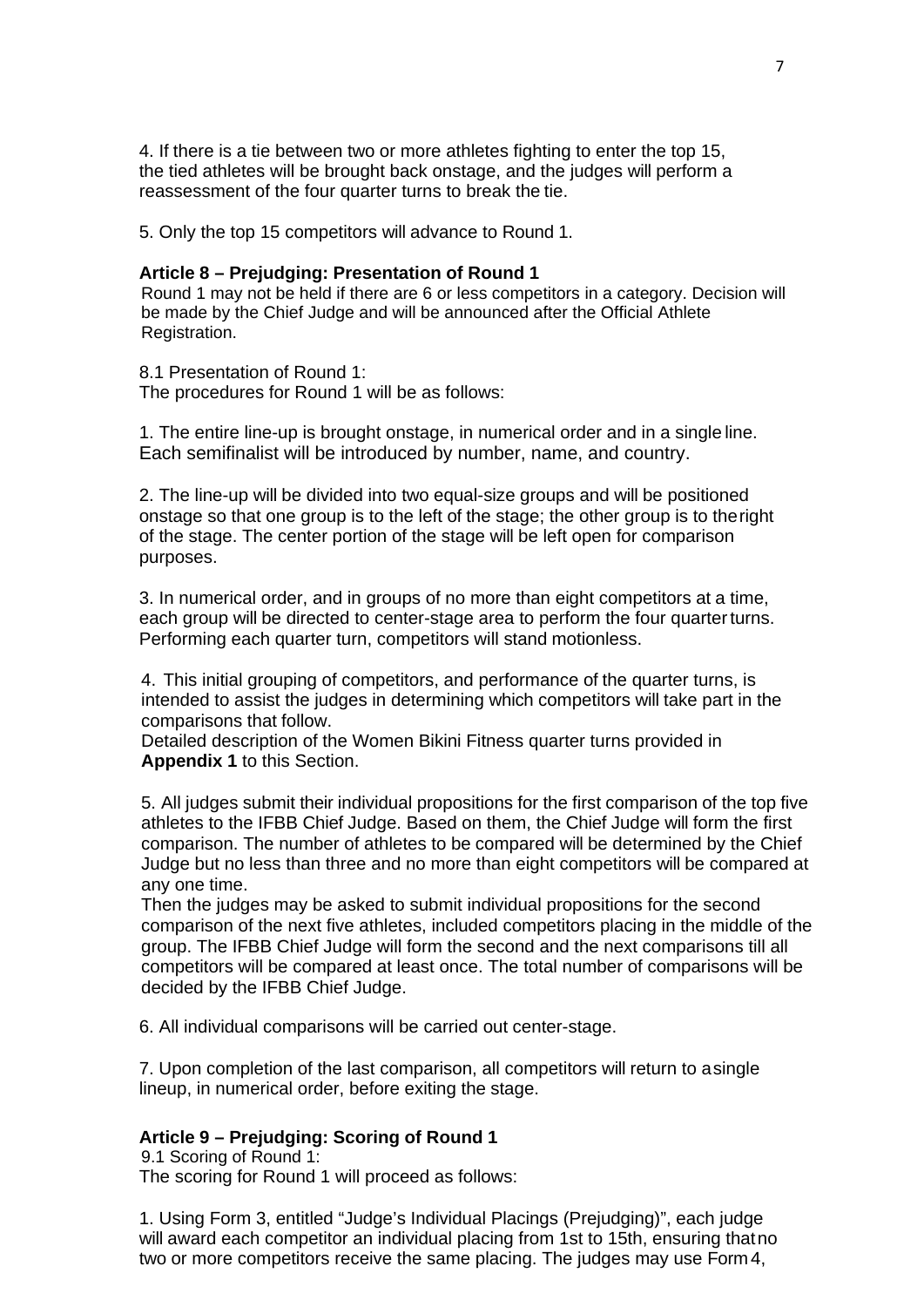entitled "Judge's Personal Notes" to record their assessment about each competitor.

2. The statisticians will collect Form 3 from the judges and will then transcribe the judge's placings onto Form 5, entitled "Score Sheet (Statisticians)". They will then discard two highest and two lowest scores (if nine judges) or one highest and one lowest (if less than nine judges) for each competitor, will add up the remaining five scores to produce a "Round 1 Subscore" and a "Round 1 Place". The competitor with the lowest subscore is awarded 1st place while the competitor with the highest subscore is awarded 15th place.

3. Should a tie occur in the "Round 1 Subscore", the tie will be broken using the "Relative Placement" method for the athlete's "Round 1Subscores".

#### *Note: The Relative Placement Method procedure:*

*Each individual judge's scores for the tied athletes will be compared on a columnby column basis with a dot being placed on top of the number for the athlete with the lower placing. All nine regular panel judge's scores (except alternative judges) will be included in the tie breaking calculations. The number of dots will be tallied for each of the tied athletes. The athlete with the greater number of dots will be declared the winner of the tie and will then receive the better placing.*

4. The top 6 competitors from the Prejudging will advance to the Finals and will start the Finals with zero points.

5. The top 6 finalists will be announced just after the Prejudging.

#### **Article 10 – Prejudging: Assessing of Round 1**

10.1 Assessment of Round 1: Round 1 will be assessed using the following criteria:

1. The assessment should take the whole physique into account. The assessment, beginning with a general impression of the physique, should take into consideration the hair; the overall body development and shape; the presentation of a balanced, proportionally and symmetrically developed, complete physique; the condition of the skin and the skin tone; and the athlete's ability to present herself with confidence, poise and grace.

2. The physique should be assessed as to its level of overall body tone, achieved through athletic endeavors and diet. The body parts should have a nice and firm appearance with a decreased amount of body fat but may have a "softer" and "smoother" look than in bodyfitness. The physique should neither be excessively muscular nor excessively lean and should be free from muscle separation and/or striations. Physiques that are considered too muscular, too hard or too lean must be marked down.

3. The assessment should also take into consideration the tightness and tone of the skin. The skin tone should be smooth and healthy in appearance, and without cellulite. The hair and makeup should complement the "Total Package" presented by the athlete.

4. The judge's assessment of the athlete's physique should include the athlete's entire presentation, from the moment she walks onstage until the moment she walks offstage. At all times, the Bikini Fitness competitor must be viewed withthe emphasis on a "healthy and fit" physique, in an attractively presented "Total Package".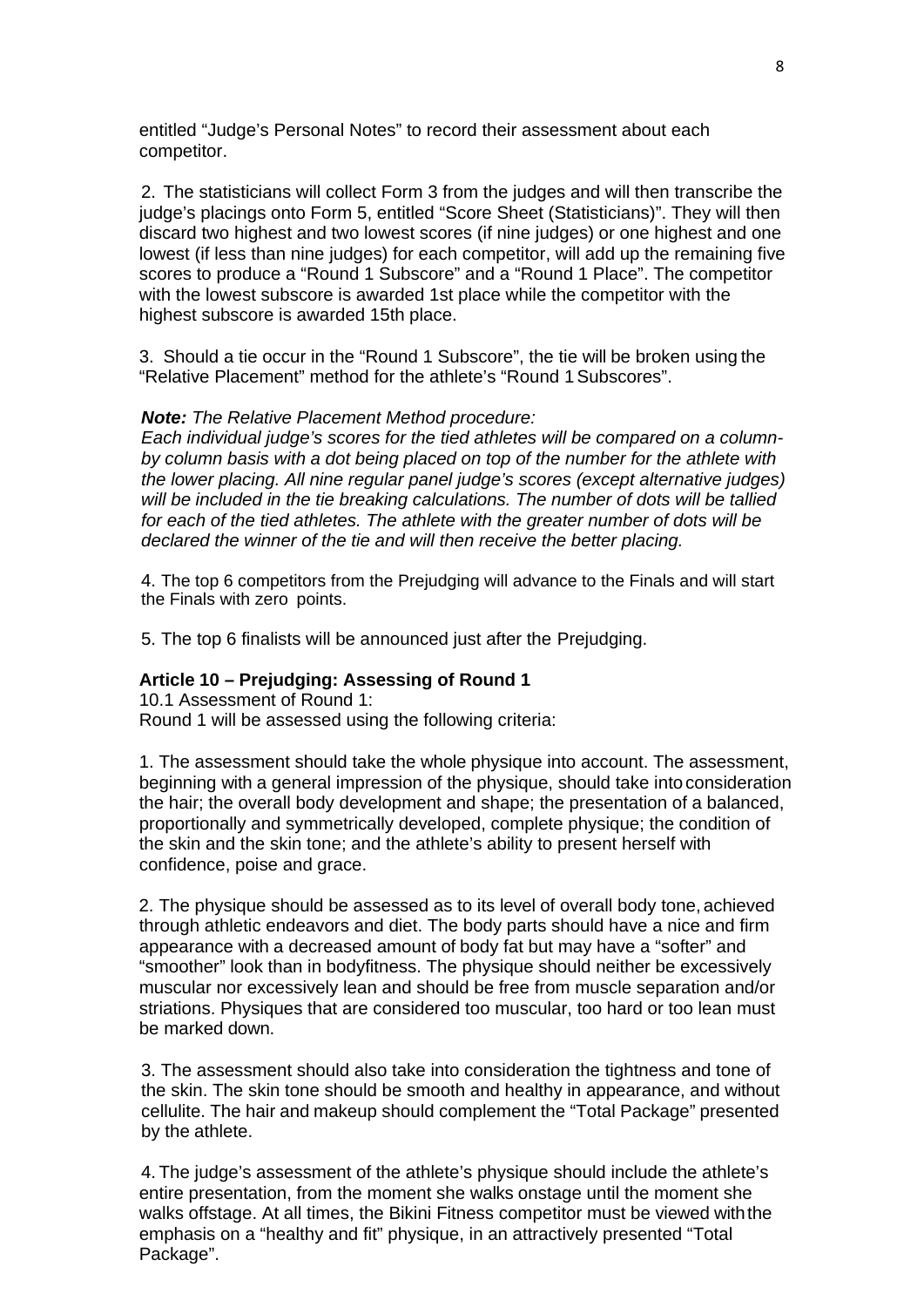5. Judges are reminded that this is not a bodyfitness contest. The competitors should have shape to their muscle but not the separation, definition, very low bodyfat level, dryness or density that are seen at bodyfitness competitions. Any competitor who exhibits these features is to be marked down.

#### **Article 11 – Finals**

11.1 The procedures for the Finals:

The top 6 athletes from the Prejudging advance to the Finals, which consists of a single round:

1. Round 2: I-walking and Quarter Turns

11.2 The attire for Round 2 will conform to the same criteria as for Round 1(see Article 6).

*Note: Competitors may use a different costume that in Round 1; however, it must still conform to the standards of taste and decency as described in Article 6*.

#### **Article 12 – Finals: Presentation of Round 2**

12.1 Presentation of Round 2: The procedures for Round 2 shall be as follows:

1. The top 6 finalists will be called on stage, one by one, in numerical order and will perform the I-walking:

- The competitor will walk to the center of the stage, will stop and perform four different positions of her choice.
- The competitor will then walk to the line-up in the rear part of the stage.

2. The top 6 finalists will be directed to the center of the stage, in a single lineand in numerical order.

- 3. The IFBB Chief Judge or Stage Director will direct the competitors, as a group, through the four quarter turns in numerical order and then in the reverse order. Performing each turn, competitors will stand motionless.
- 4. These quarter turns will be done in the following way:
	- Front stance: competitors will stand with one hand resting on the hip and one leg slightly moved to the side.
	- Quarter turn right: competitors will perform the first quarter turn to the right. They will stand left side to the judges, with upper body slightly turned toward the judges and face looking at the judges. Right hand resting on the right hip, left arm hold down and slightly back from the centerline of the body, feet placed freely but not together.
	- Quarter turn back: competitors will perform the next quarter turn to the rightand will stand back to the judges. They will stand straight, not leaning the upper body forward. with one hand resting on the hip and one leg slightly moved to the side. Second hand hanging down along the body, slightly out of to the side, with open palm and straight, aesthetically configured fingers. Competitors are not allowed to turn their upper body towards the judges and should face the back of the stage at all time during the comparison.
	- Three steps forward: following a command given by the Chief Judge or Stage Director, competitors will walk 3 steps forward, toward the back of the stage and then they will stop and perform the back stance.
	- Quarter turn right: competitors will do the next quarter turn to the right and will stand their right side to the judges, with upper body slightly turned toward the judges and face looking at the judges. Left hand resting on the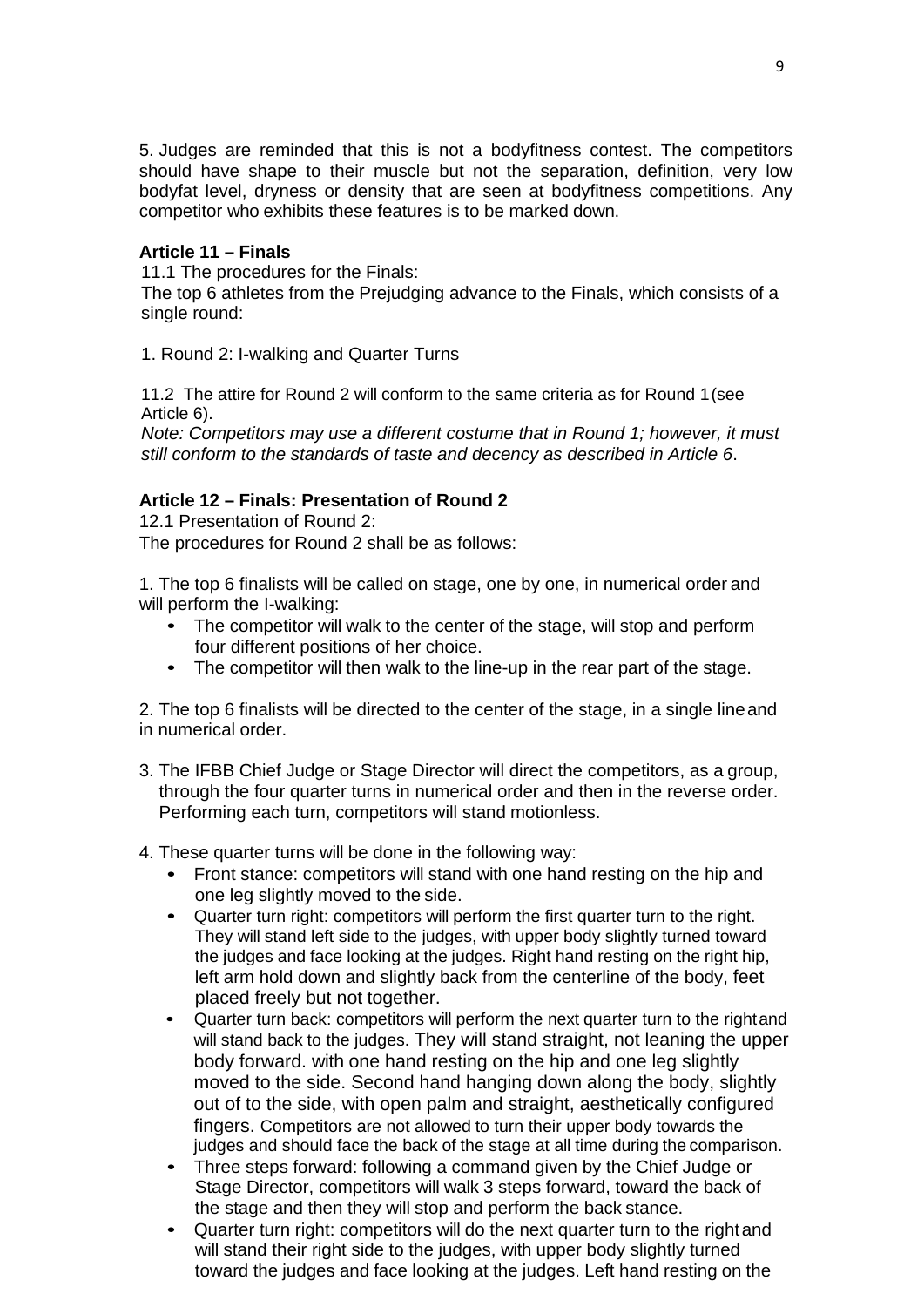left hip, right arm hold down and slightly back from the centerline of the body, feet placed freely but not together.

- Quarter turn front: competitors will do the last quarter turn to the rightand will perform front stance.
- Three steps forward: following a command given by the Chief Judge or Stage Director, competitors will walk 3 steps forward, toward the front of the stage and then they will stop and perform the front stance.

5. Detailed description of quarter turns is provided in **Appendix 1** to this Section.

6. The Stage Director will change the order of the competitors in the line-up and the Chief Judge will direct the competitors through the four quarter turns once again.

7. On completion of the quarter turns, the competitors exit the stage.

#### **Article 13 – Finals: Scoring of Round 2**

13.1 The scoring for Round 2 will proceed as follows:

1. The judges, using Form 6, entitled "Judge's Individual Placings (Finals)", and using the same criteria for judging as used during the Prejudging Round 1, will place the competitors from 1st to 6th, giving no two athletes the same placing.

2. The statisticians will collect Form 6 from the judges and will then transcribe the judge's placings onto Form 5, entitled "Score Sheet (Statisticians)". They will then discard two highest and two lowest scores (if nine judges) or one highest and one lowest (if less than nine judges) for each competitor, and will add up the remaining five scores and will write the total under the column marked "Round 2 Subscore". Points from the Prejudging (Round 1) are not taken into consideration in the Finals. Each competitor begins the Finals with "zero points".

3. Should a tie occur in the "Round 2 Subscore", the tie will be broken using the "Relative Placement" method applied to the athlete's "Round 2 Subscore" (see Article 9, Point 3).

#### **Article 14 – Finals: Assessing of Round 2**

14.1 Assessment of Round 2:

Round 2 is assessed using the same criteria as detailed in Article 10 (Assessment of Round 1). More details in **Appendix 1** to this Section.

The judges must ensure that this round is judged from a "fresh" perspective, ensuring that all competitors receive fair assessment based upon their body condition presented in this round.

#### **Article 15 – Finals: The Awarding Ceremony**

15.1 Awarding Ceremony:

The top 6 finalists will be called onstage to take part in the award ceremony. The Master of Ceremonies will announce the number, name and country of the competitor in 6th place and will continue to the competitor in the 1st place. The President of the IFBB, or the top IFBB official at the contests, accompanied by the other official(s) invited by him to take part in this Ceremony, will present the IFBB Medals and/or trophies to the winners.

The national anthem (short version) of the country of the 1st place winner will be played immediately following his receipt of the 1st place award(s).

After the national anthem, the finalists are obliged to remain onstage for a brief period of time for photographic purposes, and to follow the IFBB Chief Judge or Stage Director commands. During the Awarding Ceremony, competitors are not allowed to display their country's flag.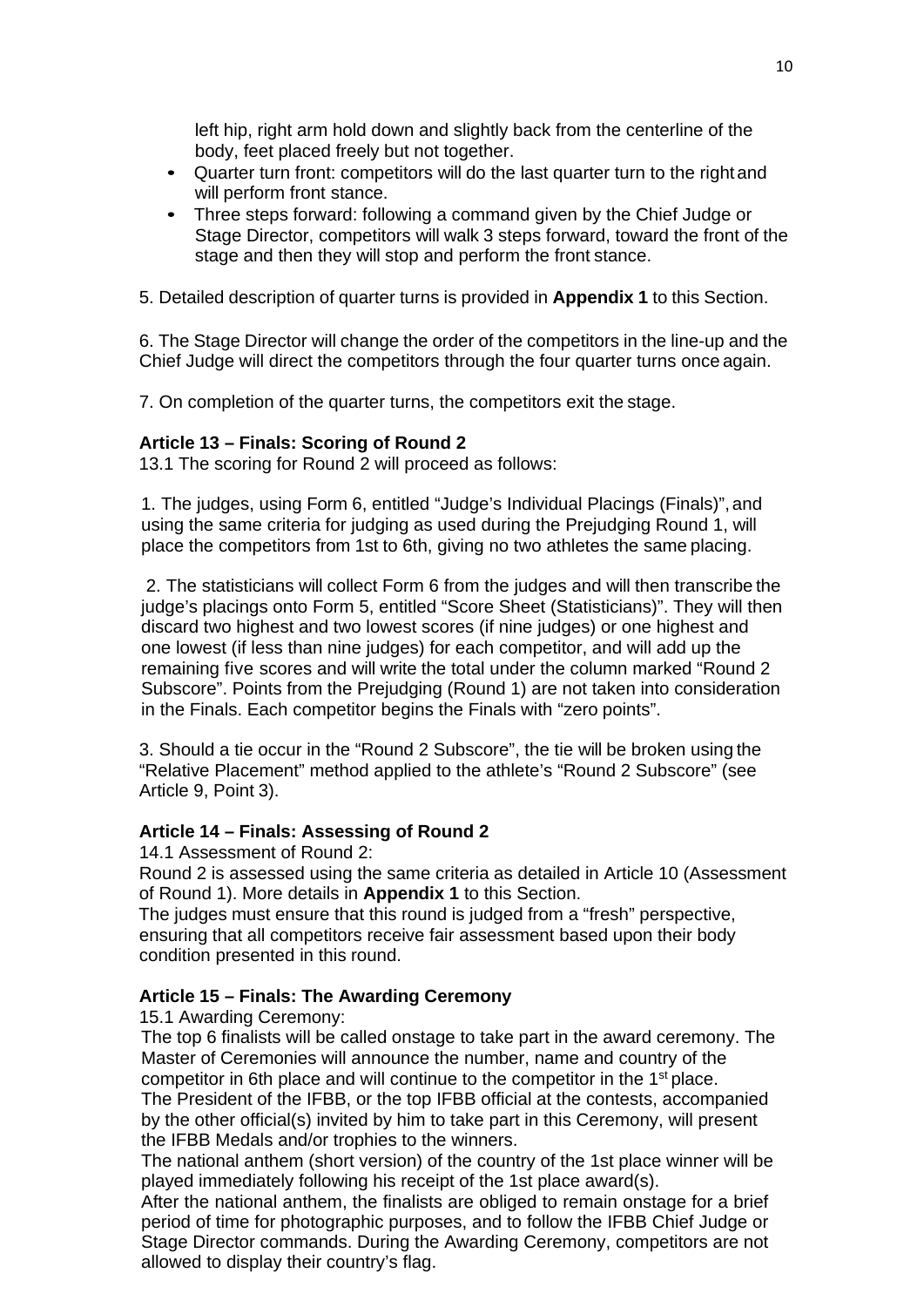Competitors are expected to accept their places, medals and/or awards and to take part in the Awarding Ceremony to its end (photo session). Competitor, who ostentatiously manifests his/her disapproval and/or leave the stage prior to the end of the Awarding Ceremony, may be disqualified.

Detailed description of the Awarding Ceremony is available in Section 1: General Rules, Article 16.

#### **Article 16 – Finals: Overall Category and Award**

16.1 In Women's Bikini-Fitness the Overall Category is conducted in:

a. Senior Women's Bikini-Fitness (for a maximum of eight champions)

b. Junior Women's Bikini-Fitness (for a maximum of three champions)

c. Master Women's Bikini-Fitness (for a maximum of two champions)

16.2 The Overall Category will proceed as follows:

1. Immediately following the Award Ceremony for the last Bikini Fitness category, all category winners will be brought onstage in numerical order and in a singleline, wearing their two-piece bikini and high heels.

2. The IFBB Chief Judge will direct the competitors through the quarter turns performed at the center of the stage, in numerical order and then in thereverse order.

3. On completion of the quarter turns, the competitors exit the stage.

4. The judges will use Form 6, entitled "Judge's Individual Placings (Finals)". Each judge will award each competitor an individual placing from 1st to last, ensuring that no two or more competitors receive the same placing.

5. Using Form 5, entitled "Score Sheet (Statisticians)", with nine judges, two highest and two lowest scores will be discarded. The remaining scores will be added to produce an "Overall Category Score" and an "OVERALLCATEGORY PLACE".

6. Should a tie occur in the "Overall Category Score", the tie will be broken using the "Relative Placement" to this category (see Article 9, point 3).

7. The "Overall Champion" will be announced and the IFBB Overall Trophy will be presented to her by the IFBB President or top IFBB official at the contest. The trophy will be supplied by the organizing National Federation.

#### **Article 17 – Teams Classification Results and Award**

17.1 Best National Teams:

The Best National Teams scoring includes:

- Top 5 Women's Bikini Fitness athletes at the World Fitness Championships
- Top 2 Junior Women's Bikini Fitness athletes at the World Junior Championships
- Top 1 Master Women's Bikini Fitness athlete at the World Masters Championships

Detailed procedure of the Teams Classification calculations is available in Section 1: General Rules, Article 18.

The chief delegates or team managers of the top 3 countries will accept the awards on behalf of their countries.

Publication of the Final Results – according to Section 1: General Rules, Article 18.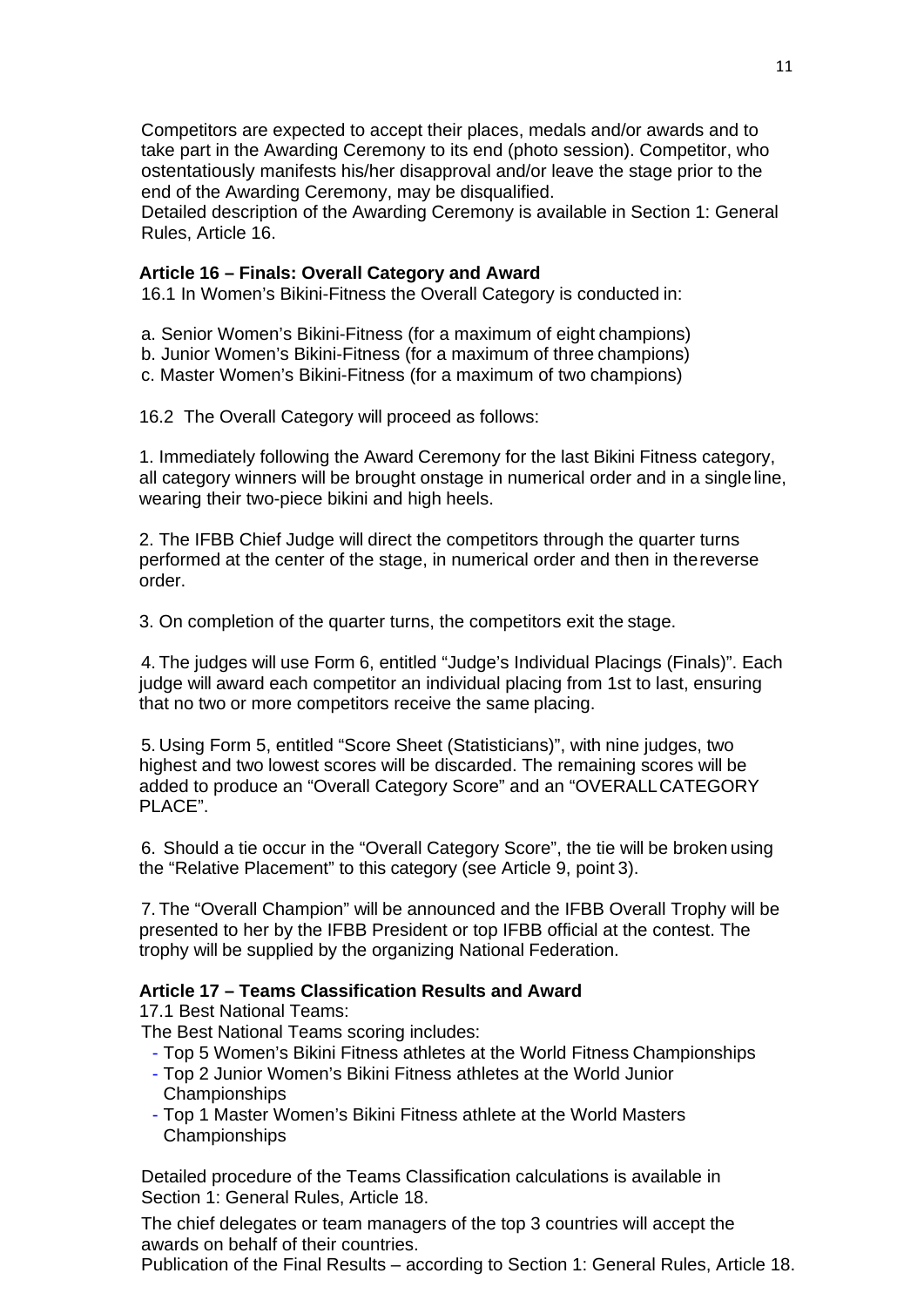#### **APPENDIX 1 DESCRIPTION OF QUARTER TURNS IN A BIKINI FITNESS COMPETITION**

#### **INTRODUCTION:**

Judges are strongly reminded that they are judging a WOMEN'S BIKINI FITNESS competition. The extreme muscularity, vascularity, muscular definition and separation, dryness and/or dieted leanness will not be considered acceptable if displayed by a Bikini Fitness competitor and therefore, must be marked down.

#### **GENERAL PRESENTATION:**

Judges are reminded that the competitor's posture and bearing, at all times while onstage, is to be considered. The overall image displayed should demonstrate poise, femininity and self-confidence. This is especially true at all times when the competitor is performing I-walking in the finals, standing in the line-up and during the comparisons of the quarter turns. When standing in the line-up, the competitors shall be warned against adopting a tense pose, displaying the muscularity.

A relaxed stance in the line-up means that the competitor will stand erect, front to the judges, with one hand resting on the hip and one leg slightly moved to the side. Second arm hanging at the side.

Head and eyes towards the front, shoulders back, chest out, stomach in. On the IFBB Chief Judge command, competitors standing in the line-up should perform the Front Position.

#### **QUARTER TURNS**

Competitors who fail to adopt the proper stance will receive one warning after which points will be deducted from their score. Performing each quarter turn, competitors will stand motionless.

#### **Front Position:**

Competitors will stand erect, head and eyes facing the same direction as the body, with one hand resting on the hip and one leg slightly moved to the side. Second hand hanging down along the body, slightly out of to the side, with open palm and straight, aesthetically configured fingers. Knees unbent, stomach in, chest out, shoulders back.

#### **Quarter turn right (left side to the judges):**

Competitors will perform the first quarter turn to the right. They will stand left side to the judges, with upper body slightly turned toward the judges and face looking at the judges. Right hand resting on the right hip, left arm hold down and slightly back from the centerline of the body, with open palm and straight, aesthetically configured fingers. Left hip slightly raised, left leg (nearest the judges) slightly bent in the knee, left foot moved forward a couple of centimeters, resting on the toes.

#### **Quarter turn back:**

Competitors will perform the next quarter turn to the right and will stand back to the judges. They will stand straight, not leaning the upper body forward. with one hand resting on the hip and one leg slightly moved to the side. Second hand hanging down along the body, slightly out of to the side, with open palm and straight, aesthetically configured fingers. Knees unbent, stomach in, chest out, shoulders back. Lower back curvature natural or with slight lordosis, upper back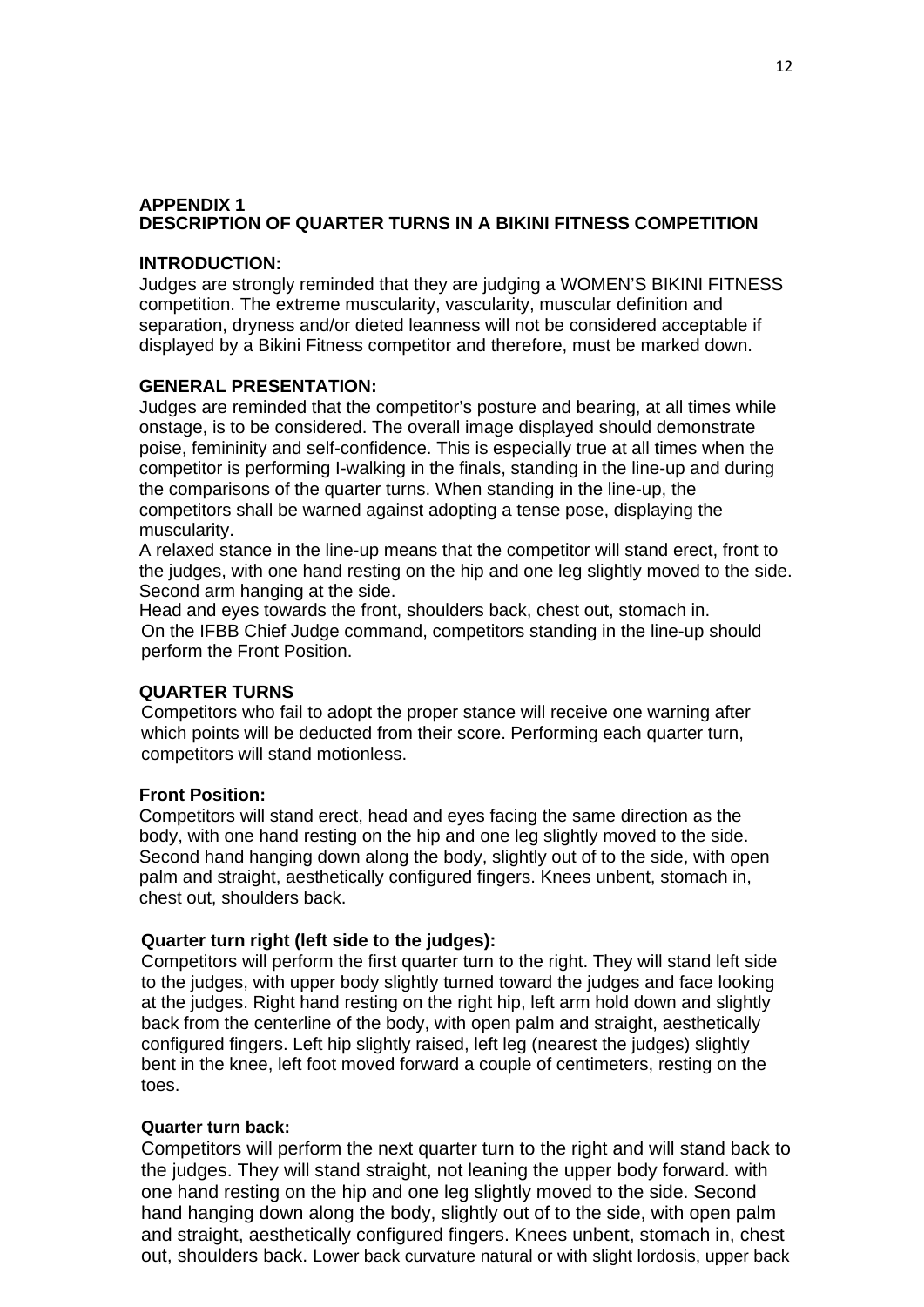straight, head up. Competitors are not allowed to turn their upper body towards the judges and should face the back of the stage at all time during the comparison.

#### **Quarter turn right (right side to the judges):**

Competitors will do the next quarter turn to the right and will stand their right side to the judges, with upper body slightly turned toward the judges and face looking at the judges. Left hand resting on the left hip, right arm hold down and slightly back from the centerline of the body, with open palm and straight, aesthetically configured fingers. Right hip slightly raised, right leg (nearest the judges) slightly bent in the knee, right foot moved forward a couple of centimeters, resting on the toes.

#### **APPENDIX 2: HOW TO ASSESS BIKINI FITNESS QUARTER TURNS**

The assessment should take the whole physique into account. The assessment, beginning with a general impression of the physique, should take into consideration the hair, make-up and face, the overall body development and shape; the presentation of a balanced, proportionally and symmetrically developed, complete physique; the condition of the skin and the skin tone; and the athlete's ability to present herself with confidence, poise and grace. Since muscularity development and muscle quality is not assessed, the judges should favour competitors with a harmonious, proportional, classic female physique, good posture, correct anatomical structure (including body framework, correct spinal curves, limbs and trunk in good proportion, straight legs, not bandy or knock- kneed). Vertical proportions (legs to upper body length) and horizontal proportions (hips and waist to shoulder width) are ones of the key factors.

The physique should be assessed as to its level of overall body tone, achieved through athletic endeavors and diet. The body parts should have a nice and firm appearance with a decreased amount of body fat but may have a "softer" and "smoother" look than in bodyfitness. The physique should neither be excessively muscular nor excessively lean and should be free from muscle separation and/or striations. Physiques that are considered too muscular, too hard, too dry or too lean must be marked down.

The assessment should also take into consideration the tightness and tone of the skin. The skin tone should be smooth and healthy in appearance, and without cellulite. The hair and makeup should complement the "Total Package" presented by the athlete.

The judge's assessment of the athlete's physique should include the athlete's entire presentation, from the moment she walks onstage until the moment she walks offstage. At all times, the Bikini Fitness competitor must be viewed with the emphasis on a "healthy and fit" physique, in an attractively presented, impressive "Total Package".

Judges are reminded that this is not a bodyfitness contest. The competitors should have shape to their muscle but not the separation, definition, very low bodyfat level, dryness or hardness that are seen at bodyfitness competitions. Any competitor who exhibits these features is to be marked down.

#### **APPENDIX 3: HOW TO PERFORM AND ASSESS I- WALKING** I-walking is performed in the following manner: